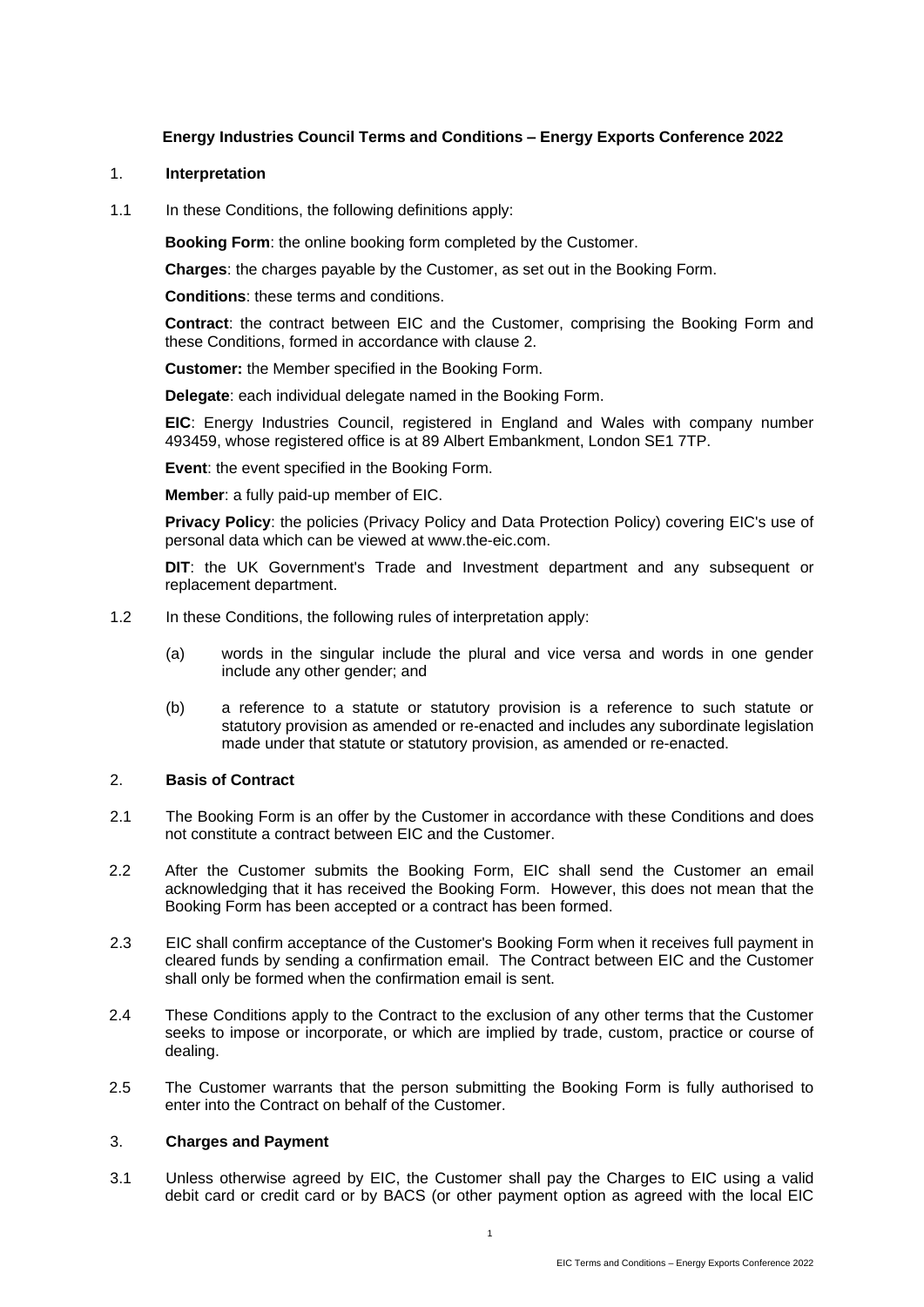office) payment at the time of the booking. If the Customer wishes to pay by cheque, they should contact the relevant EIC office.

- 3.2 If the Event can be attended by both Members and Non-Members and the Customer ceases to be a Member at any time prior to the Event, the Customer shall, on request by EIC, pay any additional Charges applicable to non-Members.
- 3.3 All Charges are subject to VAT (or local taxes) at the applicable rate.
- 3.4 All Charges must be paid in cleared funds prior to the Event.
- 3.5 If the Customer fails to make any payment due to EIC under the Contract by the due date for payment, then, without limiting EIC's remedies under clause [10,](#page-3-0) the Customer shall pay interest on the overdue amount at the rate of 4% per annum above the base rate of National Westminster Bank Plc from time to time. Such interest shall accrue on a daily basis from the due date until actual payment of the overdue amount, whether before or after judgment. The Customer shall pay the interest together with the overdue amount.
- 3.6 EIC may deduct from any sums due or which may become due to the Customer under this or any other contract with EIC, any sum which is due or which may become due to EIC from the Customer under this or any other contract.

### <span id="page-1-1"></span>4. **Delegates**

- 4.1 Subject to clause [4.9,](#page-2-0) only the named Delegate is entitled to attend the Event.
- 4.2 If the Delegate has any dietary or access requirements, the Customer shall notify EIC when submitting the Booking Form.
- 4.3 If the Event is a Member-only event, and the Customer books a place for a Delegate who is not employed by a Member, EIC shall, in its sole discretion:
	- (a) offer the place to an alternative Delegate; or
	- (b) terminate the Contract and provide a refund of any Charges paid.
- 4.4 The Customer shall notify EIC of any changes to Delegates no later than two business days prior to the Event.
- 4.5 The Customer shall be fully responsible for obtaining any permits, visas or other authorisations required for the Delegate to attend the Event and for ensuring these are valid and up to date. EIC shall not be responsible for any losses suffered by the Customer as a result of the failure to obtain any such permits, visas or other authorisations or their withdrawal.
- <span id="page-1-0"></span>4.6 The Customer shall procure that each Delegate adheres to all rules, procedures and policies that are notified to the Customer or the Delegate and complies with all reasonable and lawful instructions given by any employee, officer or representative of EIC or the Event organiser or host (if not EIC).
- 4.7 The Customer shall procure that the Delegate does not use any photographic equipment, mobile or other device to record or transmit any data, images or presentations given at the Event without the prior written permission of EIC.
- 4.8 EIC may refuse entry to, or expel from the Event, any Delegate whose conduct breaches, or (in EIC's sole discretion) is likely to breach, clause [4.6](#page-1-0) or whose conduct prejudices the proper and safe running of the Event or the enjoyment of the Event by other attendees. If this occurs, EIC shall not refund any Charges to the Customer.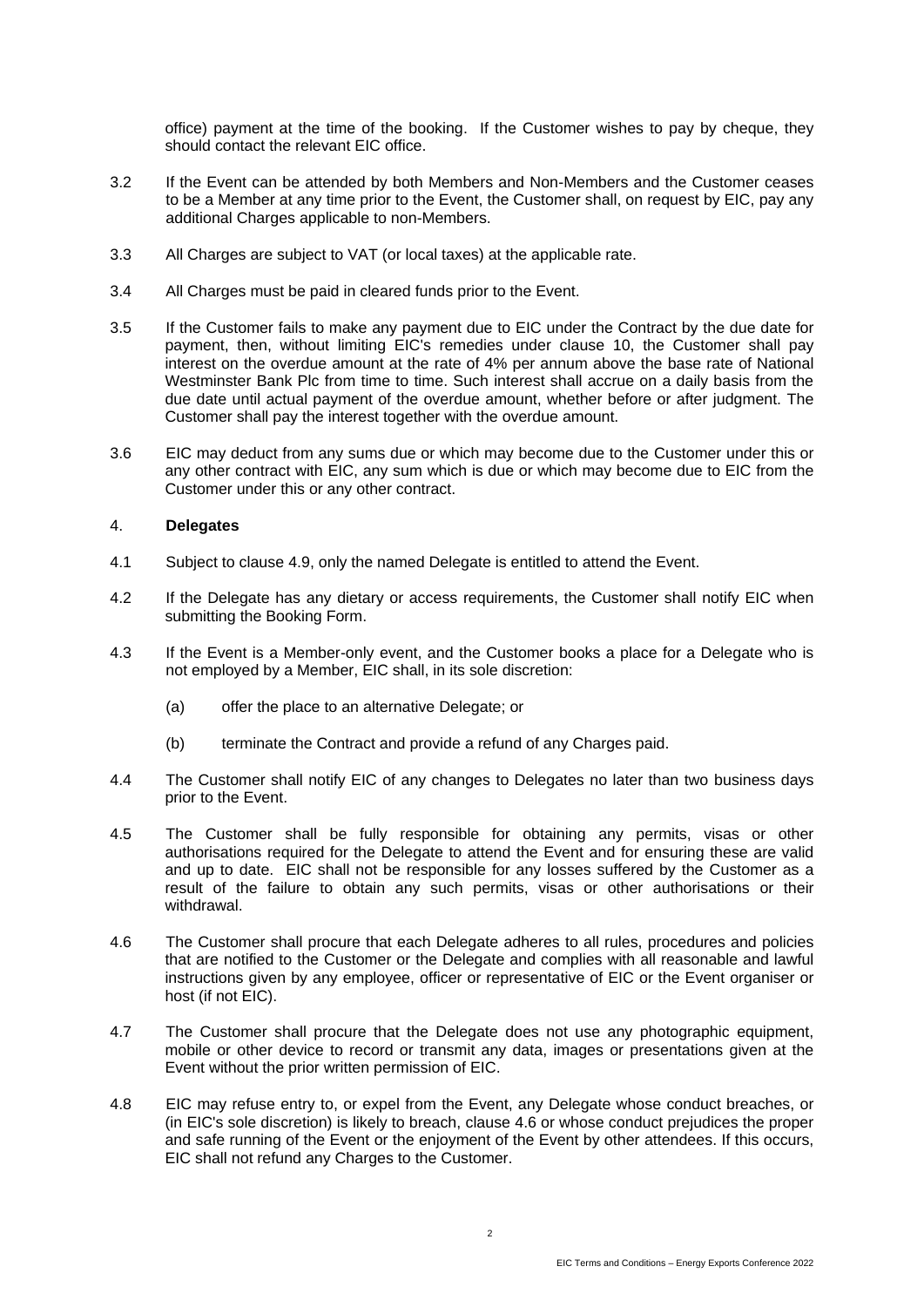- <span id="page-2-0"></span>4.9 If the Customer or Delegates are permitted to invite guests to the Event, the Customer shall provide guest details, including dietary or access requirements, on request by EIC.
- 4.10 If Delegates are permitted to invite guests to the Event, the Customer shall be responsible for the conduct of all guests and for ensuring they comply with the relevant provisions of the Contract.
- <span id="page-2-2"></span>4.11 The Customer shall indemnify and keep indemnified EIC (and any third parties including the Event organiser or host and other attendees) against any claims, losses, damages, costs (including all reasonable legal costs), expenses, demands or liabilities resulting from or arising from any breach of this clause [4.](#page-1-1)

# 5. **Event**

- 5.1 EIC reserves the right to make changes to the published programme of the Event (including, but not limited to, changes to the number of stands, timings, speakers or venue) at any time and does not guarantee the quality or content of the Event or the number of other delegates or attendees.
- 5.2 The views and opinions expressed by any speaker, exhibitor, sponsor or attendee at the Event are their own. EIC shall not be responsible for any advice given or view expressed by any speaker, exhibitor, sponsor or attendee at the Event or in any material provided to the Delegate or the Customer.
- 5.3 EIC has the right to cancel the Event due to circumstances beyond its reasonable control (which, for the avoidance of doubt, shall include insufficient numbers of bookings by Exhibitors or attendees). In such circumstances, if the Event is rescheduled, the Delegate (or a substitute) shall attend the rescheduled Event. If the Event is not rescheduled, EIC shall refund to the Customer any Charges paid in respect of the cancelled Event. For the avoidance of doubt, any refund shall be limited to the Charges, and shall not include any travel, accommodation or other expenses incurred by the Customer in connection with the Event.
- 5.4 If the Event organiser or host cancels the Event, EIC shall refund a reasonable proportion of the Charges to the Customer, except that EIC shall not refund Charges to the extent that EIC has already committed expenditure or irrevocably agreed to commit expenditure in respect of the Customer's attendance at the Event.

# 6. **Event Materials**

- <span id="page-2-3"></span>6.1 All copyright, trade marks, techniques, models, processes, methodologies, know-how and other intellectual property rights (the **"Know How"**) contained in the materials supplied to the Customer and/or the Delegate by EIC (the **"Materials"**) shall at all times be and remain the exclusive property of EIC (or its licensors). EIC hereby grants to the Customer, subject to the terms of the Contract, a revocable, non-exclusive, non-transferable licence to use the Materials and Know How for its own internal business purposes. The Customer shall not distribute, resell or otherwise disclose the Materials or the Know-How to any individual or company outside of its business organisation (including to group companies).
- 6.2 EIC does not warrant that the Materials and Know-How do not infringe the intellectual property rights of any third party.

# <span id="page-2-4"></span>7. **Liability**

- <span id="page-2-1"></span>7.1 Nothing in the Contract limits or excludes EIC's liability for:
	- (a) personal injury or death as a result of EIC's negligence;
	- (b) fraud or fraudulent misrepresentation; or
	- (c) any other liability which cannot by law be limited or excluded.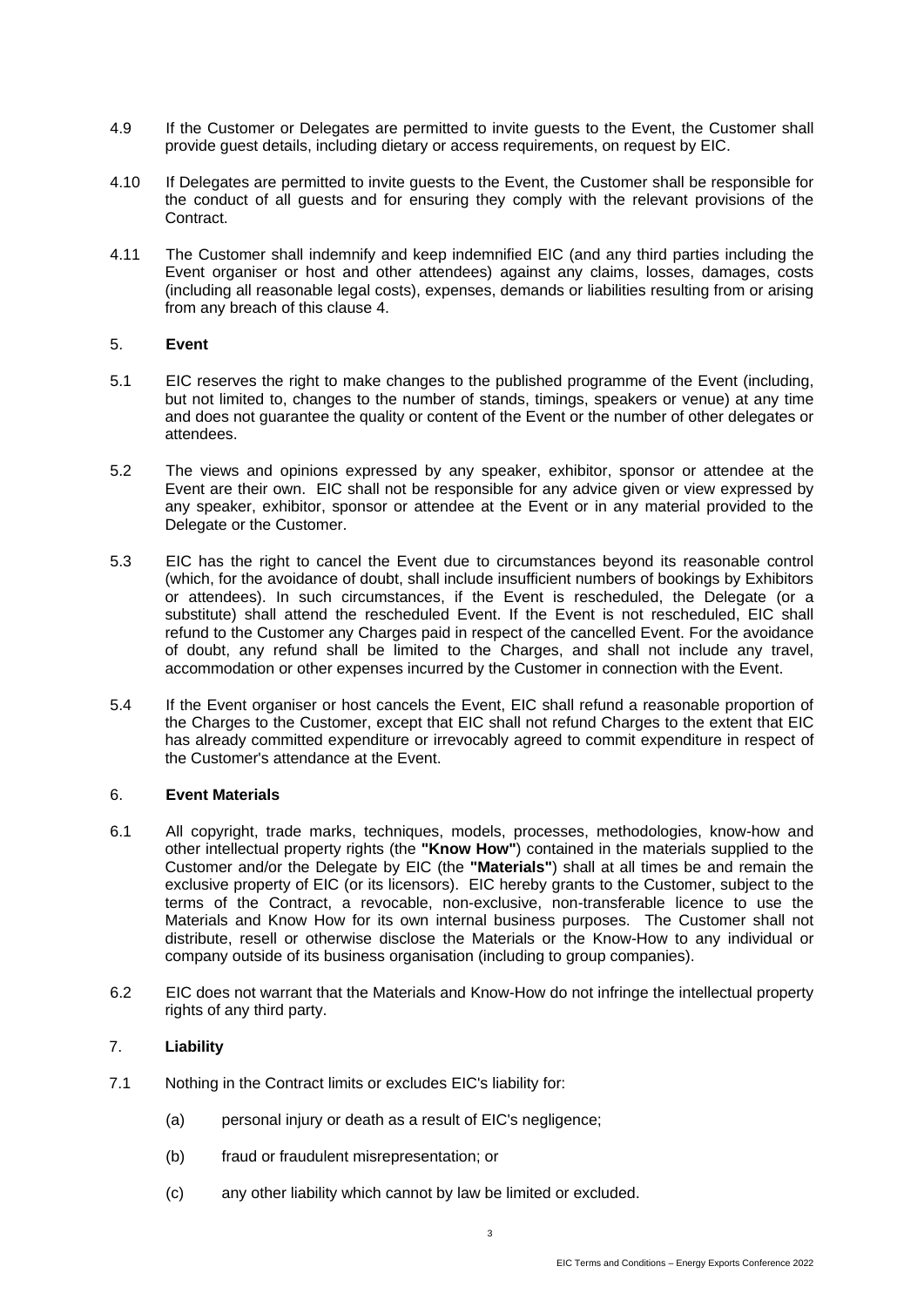- 7.2 Subject to clause [7.1,](#page-2-1) EIC shall not be liable for:
	- (a) property damage which may be sustained during or become apparent as a result of attendance at the Event;
	- (b) direct loss of profits or revenue;
	- (c) direct loss of anticipated profits or revenue;
	- (d) direct loss of contracts;
	- (e) direct loss of savings or anticipated savings;
	- (f) any costs or expenses incurred by the Customer or the Delegate in respect of cancellation or rescheduling of an Event; or
	- (g) any indirect or consequential loss.
- <span id="page-3-1"></span>7.3 Subject to clause [7.1,](#page-2-1) EIC's maximum aggregate liability in contract, tort (including negligence) or otherwise, howsoever arising, out of or in connection with the Contract, shall be limited to the higher of a sum equal to the Charges paid or payable under the Contract and £10,000. Any sums refunded to the Customer shall not exceed EIC's maximum liability pursuant to this clause [7.3.](#page-3-1)
- 7.4 EIC shall have no liability whatsoever or howsoever arising in respect of any claim of which it is not notified in writing prior to the first anniversary of the Event.

### 8. **Travel Arrangements**

- 8.1 EIC may recommend travel agents or accommodation. Customers follow these recommendations at their own risk, and EIC shall not accept any liability whatsoever for any loss suffered by Customers or Delegates as a result of following such recommendations.
- 8.2 EIC recommends that Customers make flexible travel and accommodation arrangements. If an Event is rescheduled, EIC shall not be responsible for the cost of cancelled arrangements.

# <span id="page-3-3"></span>9. **Publicity**

9.1 EIC may use photographs or quotes taken at Events in publicity and marketing materials, including on the EIC website at www.the-eic.com. The Customer shall inform each Delegate that if the Delegate does not wish to be included in any photographs, the Delegate must notify EIC staff prior to the photographs being taken.

### <span id="page-3-0"></span>10. **Termination**

- 10.1 EIC has the right to terminate the Contract with immediate effect by giving written notice to the Customer if:
	- (a) the Customer fails to pay any monies due to EIC (including membership fees), whether under the Contract or otherwise; or
	- (b) the Event is a Member-only event, and the Customer ceases to be a Member.
- 10.2 If the Contract is terminated by EIC under clause 10.1, the Customer shall not be entitled to a refund of any Charges paid.
- <span id="page-3-2"></span>10.3 The Customer may terminate the Contract by written notice to EIC at any time. If the Customer terminates the Contract under this clause [10.3](#page-3-2) and the date of cancellation is:

4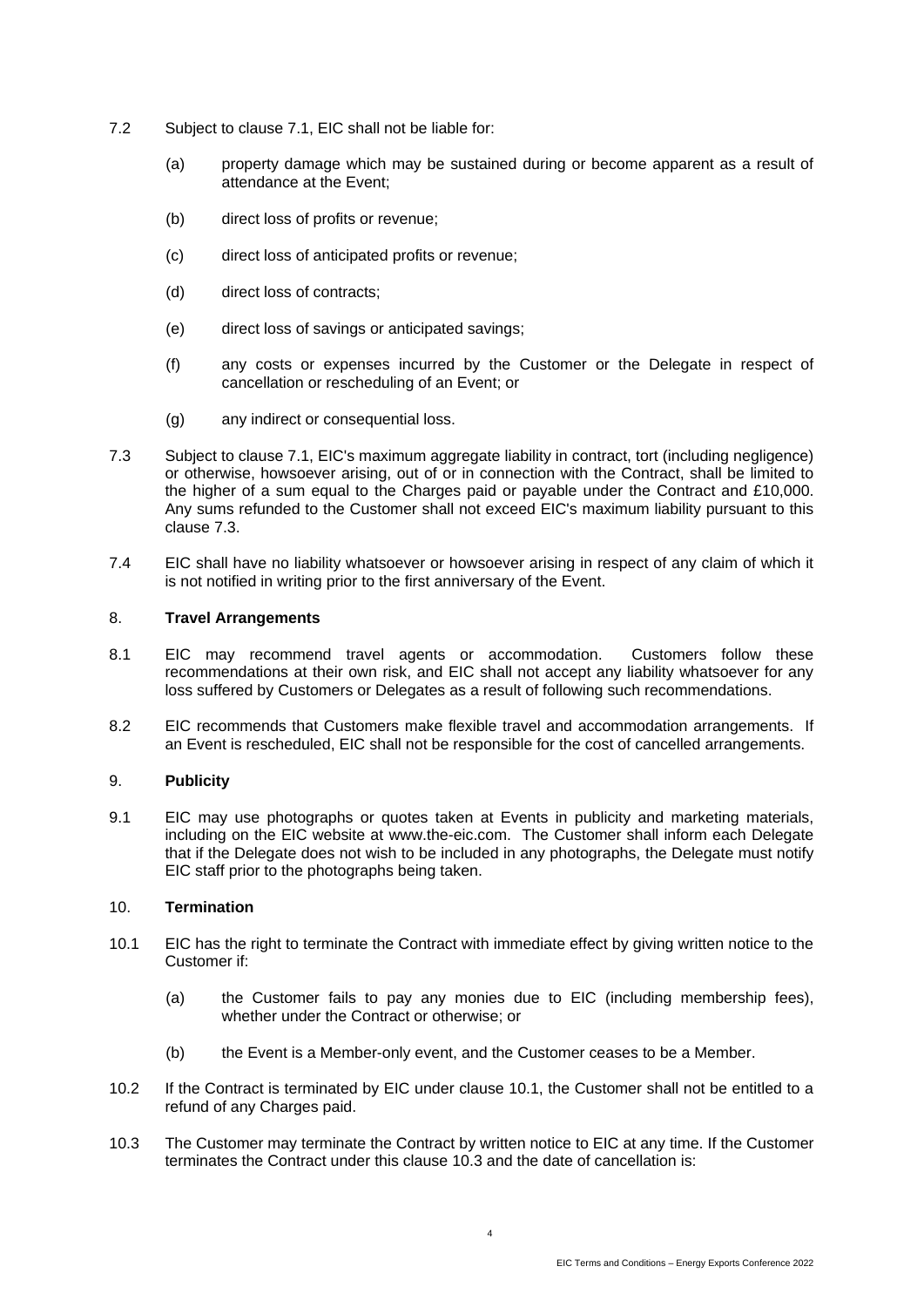(a) more than 28 days before the Event, EIC shall refund 100% of the Charges to the Customer;

(b) between 28 and 14 days before the Event, EIC shall refund 50% of the Charges to the Customer;

(c) less than 14 days before the Event, EIC shall not refund any Charges to the Customer.

For the avoidance of doubt, in no circumstances shall EIC be responsible for any travel, accommodation or other costs incurred by the Customer or the Delegate.

- 10.4 Either party has the right to terminate the Contract immediately by notice in writing if the other party:
	- (a) is in material breach of any term of the Contract which would reasonably be regarded as serious. If such a breach is capable of being remedied so that it would no longer be a breach, the right to terminate only exists if the party at fault fails to take steps to remedy the breach within 30 days of notice from the innocent party; or
	- (b) becomes insolvent, bankrupt or has a receiver, manager, administrative receiver or liquidator appointed (as applicable).
- 10.5 The Contract shall automatically terminate once the Event has taken place (or if the Contract is for a series of Events, once the last Event has taken place).
- 10.6 Termination or expiry of the Contract shall not affect the rights and obligations of the parties held prior to the Contract being terminated, and clauses [4.11,](#page-2-2) [6.1,](#page-2-3) [7,](#page-2-4) [9,](#page-3-3) [10](#page-3-0) and [13](#page-4-0) shall survive termination or expiry of the Contract.

#### 11. **Force Majeure**

- 11.1 Neither party shall be liable for any failure to perform, or delay in performance of, any of its obligations under the Contract which is caused by acts, events, omissions or non-events outside its reasonable control (these are commonly known as **"Force Majeure Events"**).
- 11.2 Force Majeure Events include, amongst others, interruption in power supply, severe weather conditions, fire, flood, storm, earthquake, volcanic eruption, epidemic, pandemic, war, acts of terrorism, riots, uprisings, strikes and restrictions in obtaining materials and labour.

#### 12. **Insurance**

12.1 The Customer shall ensure that it and the Delegates are fully insured against accident, injury, loss or damage of any nature including for employers' liability and public liability. The Customer shall comply with any reasonable requirements of EIC, the Event organiser and applicable law in this regard.

### <span id="page-4-0"></span>13. **Data Protection**

- 13.1 EIC may require personal information (including contact details and dietary and health information) about Delegates during the booking process to ensure that the requirements of the Delegates are met at the Event. This information shall be collected and used in accordance with EIC's Privacy Policy.
- 13.2 The information which the Customer or Delegate supplies to EIC may be used for publication (where the Delegate or Customer provides details for inclusion in EIC's directories, catalogues or delegate lists and on EIC's website) and to provide the Customer and Delegate with information about similar events.
- 13.3 Information provided by the Customer or Delegates may be transferred to DIT who may use this information to contact the Customer or the Delegate after the Event. EIC may also